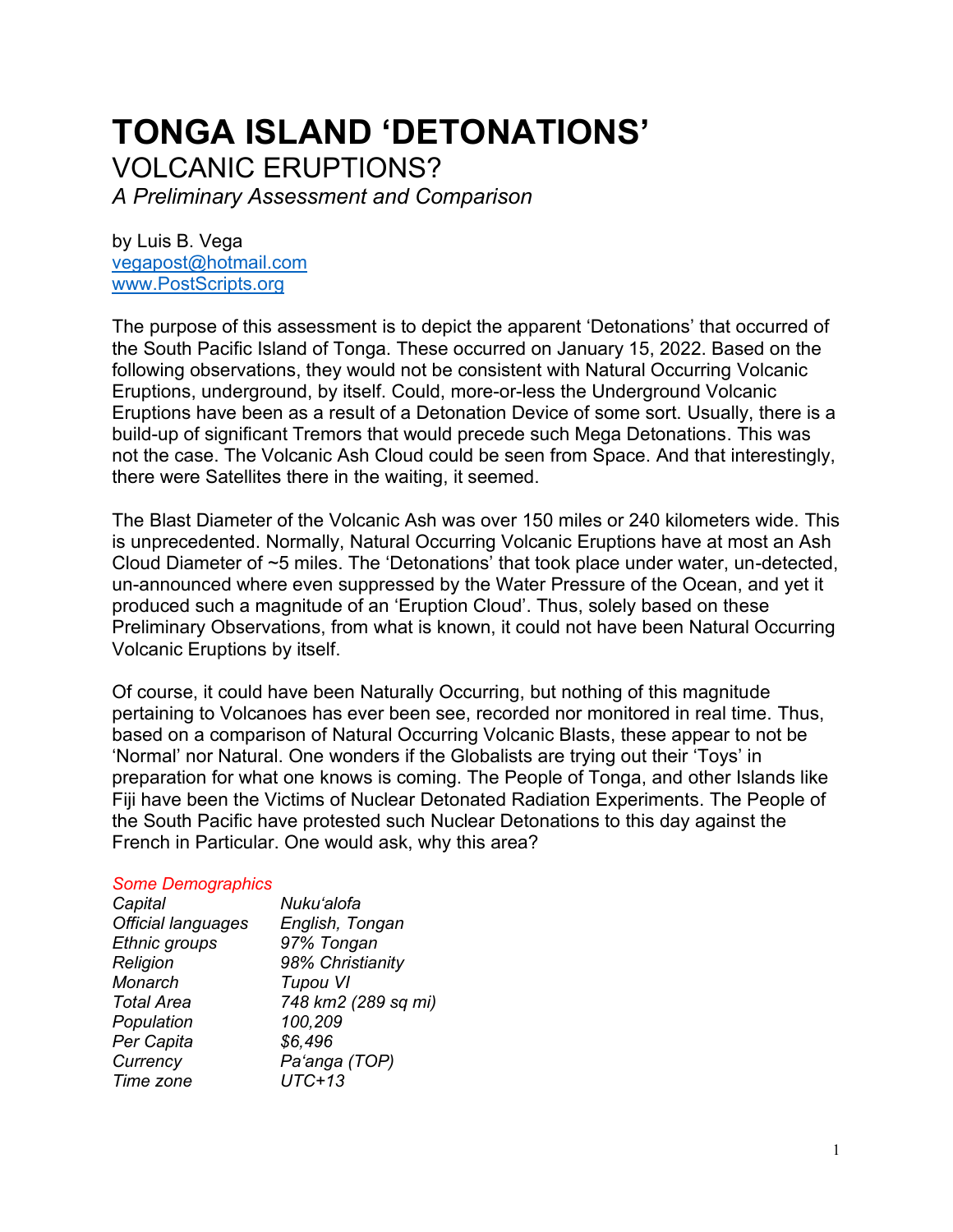From both a World Agenda point of view, one is of the believe that a Nefarious has been dual in application and outcomes. Since the Peoples of the Polynesian Nations are the tiniest and least protects and isolated, they stand no chance in averting such Nuclear Detonations. Tonga and other surrounding Islands have been heavily Evangelized by all those Missions Boards and Societies in the late 1800s and early 1900s. At one point, Tonga, albeit tiny had more Christians of any Country. So, not surprised they Detonated the 'Devices' there. To the Luciferians, wiping-out or sickening such concentrations of Christians on Earth is their desired outcome as well.

The resonating Shockwave has even disturbed all the Tsunami Buoys all across the Eastern Pacific Rim, from Japan to Alaska. But in terms of 'Detonation' of Test Weapons, the South Pacific has been the area most affected. Same thing happened with Hiroshima and Nagasaki. Of all places in Japan, these 2 areas had the most concentrations of Christians at the time. The Globalists chose these as they were at the 33rd Parallel and on August 6, then 3 days later on August 9. A 6-9, As Above, So Below construct.

In a Paper published by Okuyama Michiaki, as to the 'Religious Response for the Atomic Bombing of Nagasaki', he states, 'Why did America finally drop the bomb on Nagasaki, the most Christian city in Japan? Nagasaki had no significant military Industrial Complex. That was the point. 'They' were not the 'Americans' but the former Nazi, Anti-Christian Scientists the CIA brought over to Los Alamos, New Mexico under the Operation 'Paper Clip'. These were the Robert Oppenheimer's of the World producing the 'Toys' for the Luciferian Globalist.

It is they that run the Nuclear Programs, own the Bombs, and make the Bombs as in General Electric in the USA. This corporation was started by Edison but was eventually bought-out by the New York Entities behind the Stock Market. Such Families of the World Oligarchy are still developing and detonating their 'Toys' for good measure. The following Reference will collaborate what one has just stated. And it has been the South Pacific that has been the area where they have traditionally detonated Nukes ever since.

As far-fetched as this assertion may seem, consider the following correlation in Timing. One knows, if a study into the Occult and Luciferian Playbook is understood, how they peg their Agenda and Play-Book moves based on Astronomical Occurrences like Alignments and Eclipses, but also in terms of Numbers. From the Spring Equinox of March 20, 2020 to the Tonga 'Detonations' is exactly 666 days. Mere coincidence? Perhaps, but one doubts it.

To reiterate, the Statements one has made are because one can say what one says with Confidence and backed by Research. One has mostly presented one's own Opinions, but that is even substantiated by Evidence. At no point in time has one just opined without Knowledge. In this Tonga 'Detonation' write-up, one has made 3 Suppositions based on Historical Facts.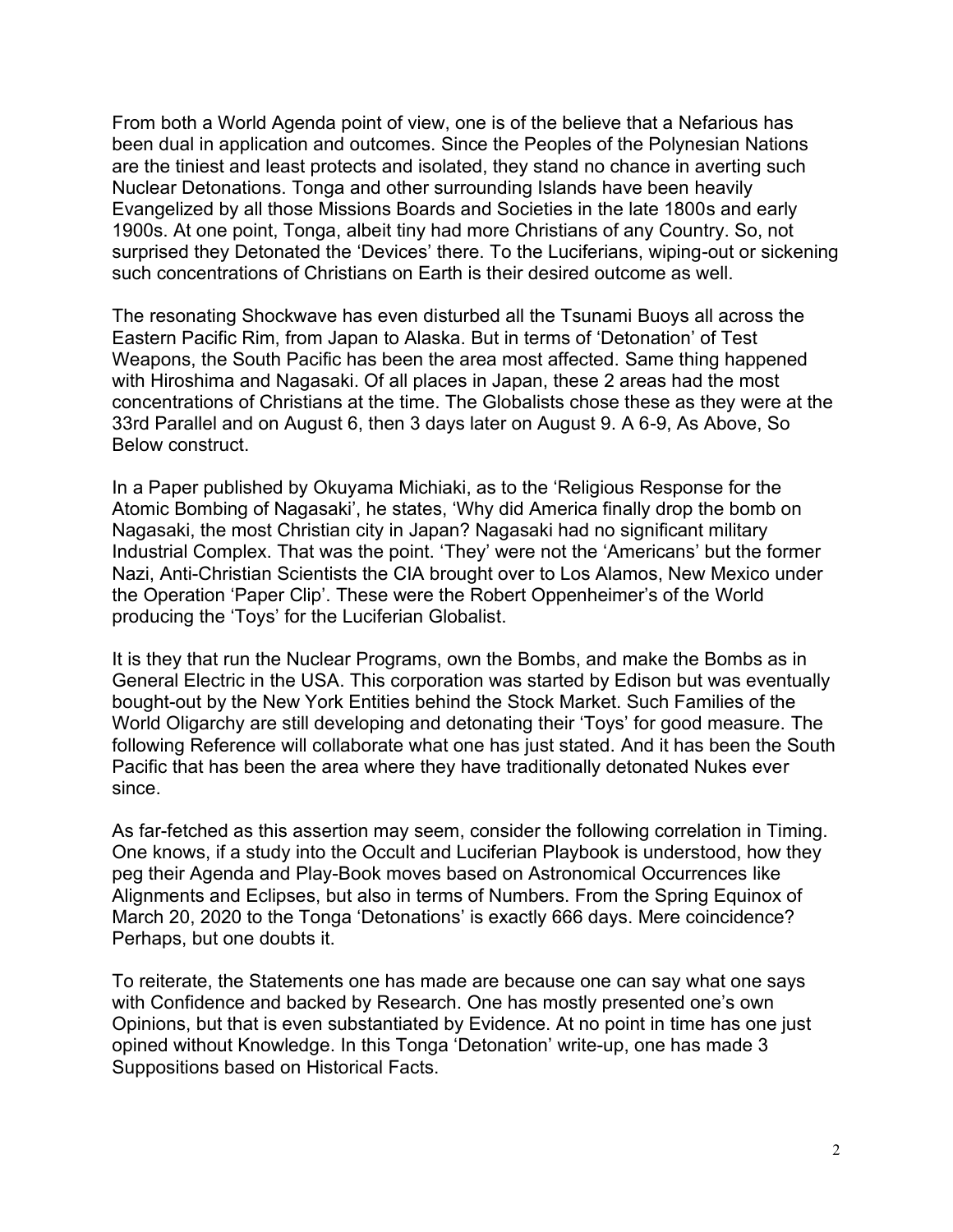### **1 st Supposition.**

The Cities that were Atomically Bombed in Japan had the country's highest concentration of Christians. Was that just coincidence? Given one's Research, no. These 2 Cities were no significant Military Targets. In a Paper published by Okuyama Michiaki, as to the 'Religious Response for the Atomic Bombing of Nagasaki', he states, 'Why did America finally drop the bomb on Nagasaki, the most Christian city in Japan? I asked the same and found out why and now know why.

## **2 nd Supposition.**

The Underground Volcanic Eruption in Tonga were and are unprecedented. And given the history of such Christian Populations being targeted, as even the Japanese have said, it is suspect that this has now also happened in Tonga. Well, it does not need to be 'Atomic'. With modern Weaponry, the same outcome in terms of TNT Output can be achieved without any Radiation Fallout or Cloud. But since World War 2, such conventional Thermonuclear Tests have occurred in all of the South Pacific, by the USA and the French in particular. See the following quote about the Protocols. And this Policy is really on-going and is being protested to this Day.

'In March 2021 a group of Researchers and Investigative Journalists from INTERPRT and Disclose [released](https://moruroa-files.org/en/investigation/moruroa-files) their findings on the health implications of the experiments. According to our calculations, based on a scientific reassessment of the doses received, approximately 110,000 people were infected, almost the entire Polynesian population at the time.' - [Tahiti protesters condemn French nuclear testing legacy](https://globalvoices.org/2021/07/23/maohi-lives-matter-tahiti-protesters-condemn-french-nuclear-testing-legacy/)

### **3 rd Supposition**

The 3<sup>rd</sup> Supposition is that given the Diameter of the Blast, for such a Volcano is unprecedented. If an average Blast Cloud diameter is 5-8 Miles wide, this one was 150 Miles wide, but you say to all this.

Most 'average' persons in hearing or reading about an 'Underground Volcano Eruption would take as a non-event, especially if it is not affecting them directly. As they would say, ok, so what or 'Oh Please'. Most are not grasping the scope if this Blast, which is all one has tried to do and illustrate it and speak to possible underlying, no pun intended Causality due to such a Grosse Outcome.

And is why one investigated and did a Blast Comparison. So, if People mean to say that such an Underground Volcano Blast, 'Naturally Occurred', that affected the entire Pacific Rim and did cause a Tsunami, although mild to even hit the coast of California, an '….oh please' reaction? One would say back just the same, …'Oh Please.'

For example, a claim was made by a website Global Research in early 2005, that the 2004 Indian Ocean Earthquake that produced the Killer Tsunami was a result of a Weapon's Detonation. The Man who runs the Site is a Professor and stated that it was Israeli Frog-Men who implanted the 'Bomb' on the Earthquake Faultline. Those dismissing such a claim as nothing but the 'Usual Conspiracy Theories', said that it was or would be impossible for Men to dive that deep.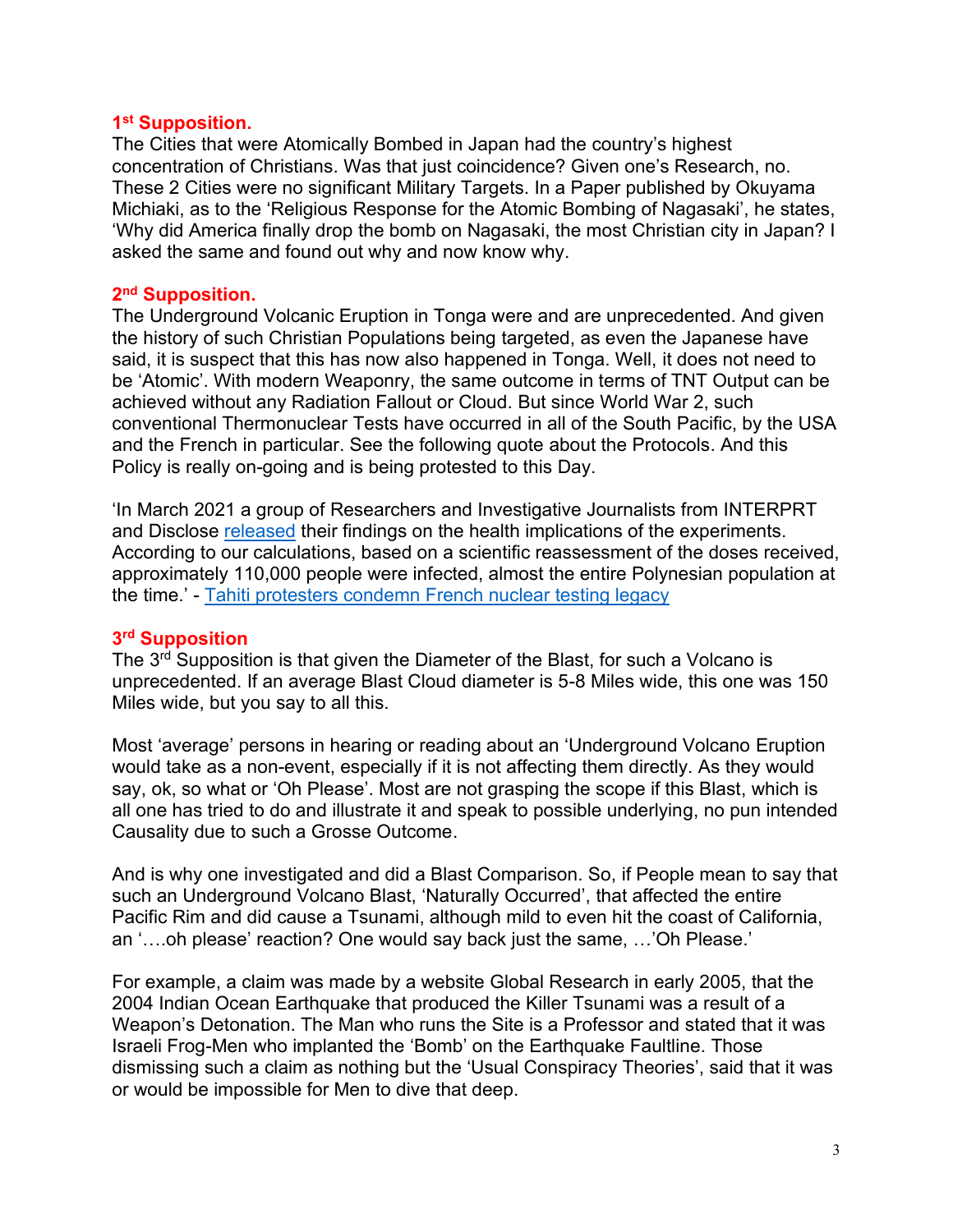## **Project Seal**

One is assuming they were in Free Fall 'lines' and not in some sort of Deep Dive Vehicles that can go down as much as 6 Miles deep. The point is that although the 'Earthquake' was recorded to have been triggered at a depth of 30 Kilometers, or 18 Miles, it is .33 the distance. And the Weapon had not needed to go that deep to trigger the Fault Line at just 12 Miles deeper.

But Global Research was not the only one or isolated Conspirators making this Extraordinary Claim. There were others that also came forward, independent of each other. There was Grid's Digest, who on Sunday (21/3/2021), revisited the Nuke Detonation Theory. There was Jerry D Gray who wrote about this 'Conspiracy Theory Paper, called Project Seal @knowledgethatyouneed on March 10, 2021.

In the Project Seal Article, it is stated that the Tsunami of 2004 was a result of a Superpower Engineering Thermonuclear Weapon for that specific purpose. To this claim, a Seismologist named Daryono revealed 7 Facts to refute this Extraordinary Claim. Daryono, served as the Head of the Earthquake and Tsunami Mitigation Division at BMKG.

He confirmed that there is some very strong Scientific Evidence that the 2001 Tsunami was triggered by a Tectonic Earthquake, but not triggered by a Nuclear Explosion as it has been asserted. But such Scientific Review is missing the Point. Once such a Weapon is Detonated, the Effects or Outcome will seem as a 'Normal Underwater Seismic Event'. And that is the point of such Weapons. According to Research, there are 'Tsunami Bomb'. It is perceived that the Russians possess such Weapons.

It has been around since World War 2. The Pentagon has looked into developing 'Tectonic Weapons'. Why? When detonated, they could create destructive Tsunamis to cause severe damage to an Enemy. It is reported that the Project to develop such Weapons commenced after US Navy officer E.A. Gibson noticed Small Waves generated by Explosions used to clear Coral Reefs. The idea was developed by the United States and New Zealand Military. The Program Code named was called 'Project Seal'. The Weapons Concept was deemed feasible, but then the Project went 'Dark'. They made it appear that the Weapons themselves were never fully developed or used.

### **Main Sources**

Earth.Google.com USGS.gov Wikipedia.com

### **Chart: Tonga Island 'Detonations'**

\_\_\_\_\_\_\_\_\_\_\_\_\_\_\_\_\_\_\_\_\_\_\_\_\_\_

[https://onedrive.live.com/?cid=F18D5BF95B5644F2&id=F18D5BF95B5644F2%211458](https://onedrive.live.com/?cid=F18D5BF95B5644F2&id=F18D5BF95B5644F2%2114588&parId=F18D5BF95B5644F2%217945&o=OneUp) [8&parId=F18D5BF95B5644F2%217945&o=OneUp](https://onedrive.live.com/?cid=F18D5BF95B5644F2&id=F18D5BF95B5644F2%2114588&parId=F18D5BF95B5644F2%217945&o=OneUp)